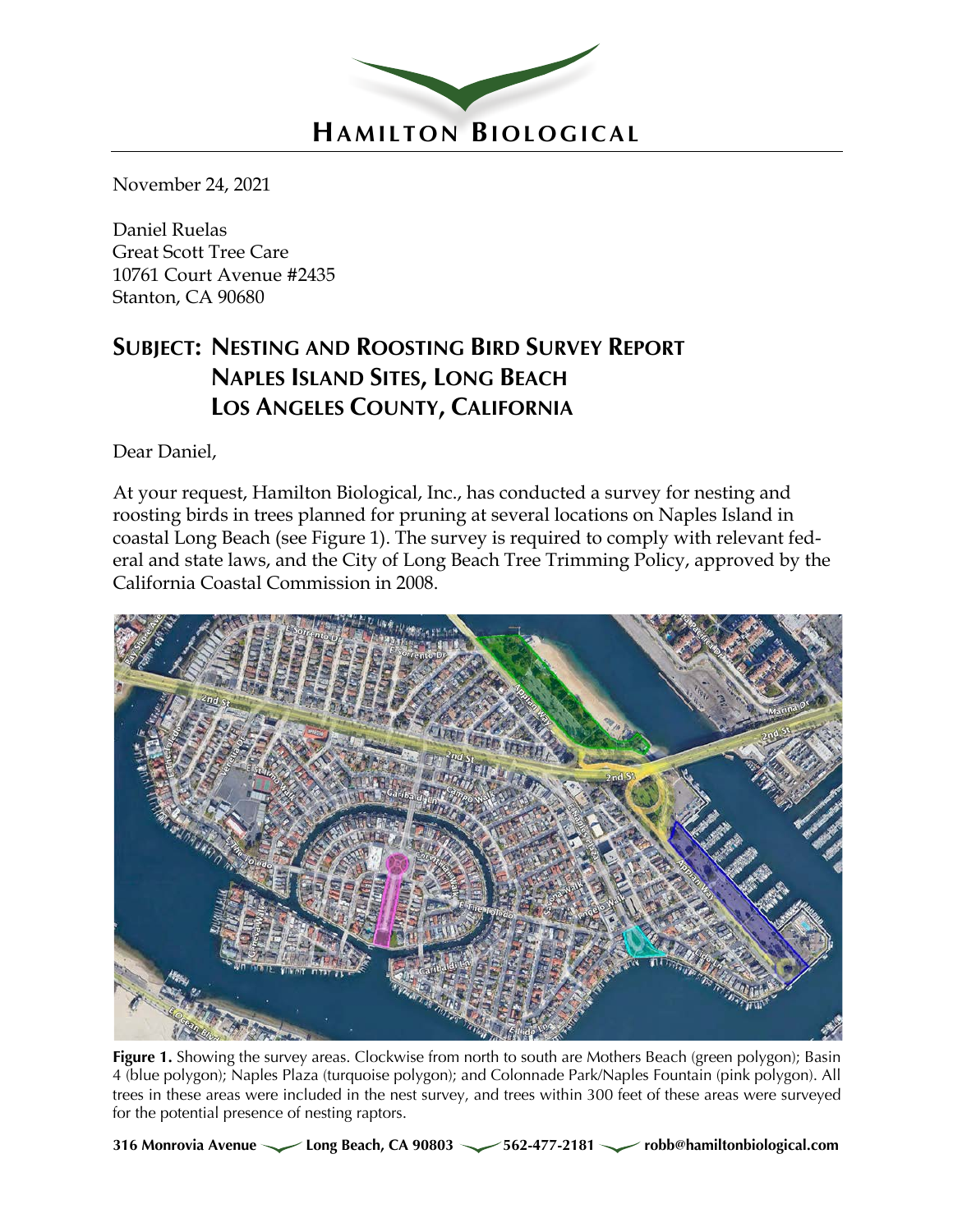#### **REVIEW OF REGULATIONS PROTECTING NESTING BIRDS**

#### **Federal Migratory Bird Treaty Act**

The federal Migratory Bird Treaty Act (MBTA) of 1918 implemented the 1916 Convention between the U.S. and Great Britain (for Canada) for the protection of migratory birds. Later amendments implemented treaties between the U.S. and Mexico, the U.S. and Japan, and the U.S. and the Soviet Union (now Russia). At the heart of the MBTA is this language:

Establishment of a Federal prohibition, unless permitted by regulations, to "pursue, hunt, take, capture, kill, attempt to take, capture or kill, possess, offer for sale, sell, offer to purchase, purchase, deliver for shipment, ship, cause to be shipped, deliver for transportation, transport, cause to be transported, carry, or cause to be carried by any means whatever, receive for shipment, transportation or carriage, or export, at any time, or in any manner, any migratory bird, included in the terms of this Convention . . . for the protection of migratory birds . . . or any part, nest, or egg of any such bird." (16 U.S.C. 703)

# **California Fish and Game Code**

Section 3503 of the California Fish and Game Code states, "It is unlawful to take, possess, or needlessly destroy the nest or eggs of any bird, except as otherwise provided by this code or any regulation made pursuant thereto." Thus, in California, it remains a potential State offense to knowingly disrupt an active nest of virtually any native bird species. The term "active nest" is not clearly defined in the Fish and Game Code, and in some circumstances may be left to the discretion of the biologist in the field.

## **City of Long Beach Tree Trimming Policy (Coastal Commission)**

In 2008, the California Coastal Commission asserted jurisdiction over "annual and emergency tree trimming activities" in those parts of the City of Long Beach that lie within the coastal zone<sup>1</sup>. This includes the Downtown Shoreline, Alamitos Bay Marina, Marine Stadium, Colorado Lagoon, and other state tidelands and beaches. Under this policy:

Any trimming of trees with nests shall be supervised by a qualified biologist or ornithologist and a qualified arborist to ensure that adequate nest support and foliage coverage is maintained in the tree, to the maximum extent feasible, in order to preserve the nesting habitat. Trimming of any nesting trees shall occur in such a way that the support structure of existing nests will not be trimmed and existing nests will be preserved, unless the Department of Parks, Recreation and Marine, in consultation with a qualified arborist, determines that such trimming is necessary to protect the health and safety of the public. The amount of trimming at any one time shall be limited to preserve the suitability of the nesting tree for breeding and/or nesting habitat. Trees or branches with a nest that has been active anytime within the last five years shall not be removed or disturbed unless a health and safety danger exists.

Trimming may not proceed if a nest is found and evidence of courtship or nesting behavior is observed at the site. In the event that any birds continue to occupy trees during the non-

<sup>1</sup> https://documents.coastal.ca.gov/reports/2009/2/W23b-2-2009.pdf.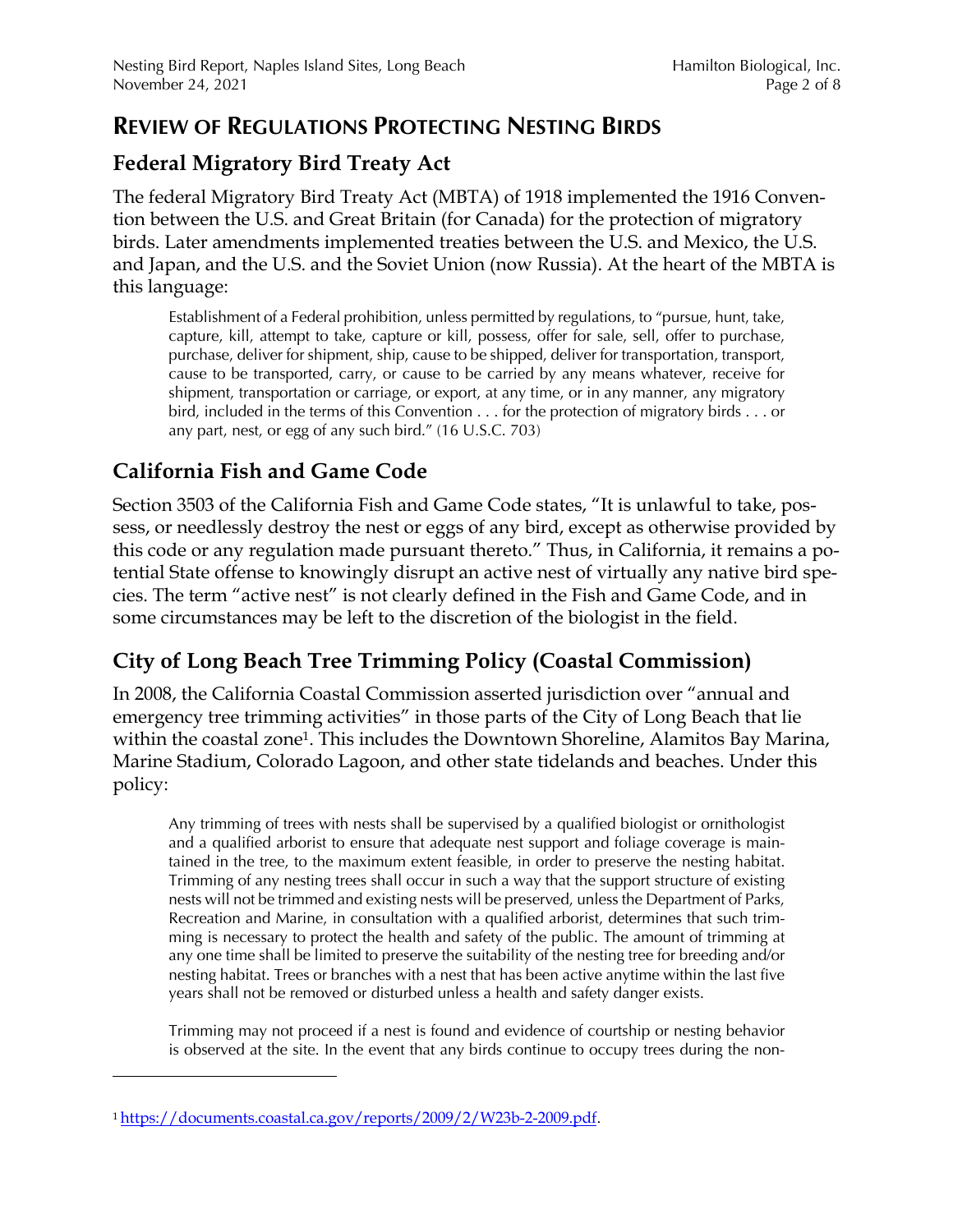Nesting Bird Report, Naples Island Sites, Long Beach Hamilton Biological, Inc. November 24, 2021 Page 3 of 8

nesting season, trimming shall not take place until a qualified biologist or ornithologist has assessed the site, determined that courtship behavior has ceased, and given approval to proceed within 300 feet of any occupied tree.

The policy pertains to the nests of colonial waterbirds, including cormorants, herons, and egrets, as well as raptorial species known to re-use nests from previous years.

## **SURVEY METHODS**

Biologist Robert A. Hamilton conducted the nesting bird survey on November 22, 2021, from 10:30 to 11:45 a.m. Skies were clear; winds were in the range of 1–3 miles per hour; and the temperature was 76-79° F. The areas were surveyed by walking or driving slowly under each tree, looking for nests in the trees above, observing the behavior of the birds in the area and listening to their vocalizations, and inspecting the ground for guano or "pellets" of undigested fur and bone often deposited beneath the nests of owls and other raptors. Trees within 300 feet of the survey areas were inspected for the potential presence of nesting raptors.

# **SURVEY RESULTS**

I detected the following bird species during the survey: Rock Pigeon, Mourning Dove, Anna's Hummingbird, Heermann's Gull, Ring-billed Gull, Western Gull, Doublecrested Cormorant, Brown Pelican, Great Blue Heron, Black-crowned Night-Heron, Yellow-crowned Night-Heron, Black Phoebe, American Crow, Swinhoe's White-eye, House Wren, European Starling, House Finch, Lesser Goldfinch, Yellow-rumped Warbler, Townsend's Warbler, and Orange-crowned Warbler.

I did not observe any evidence of nesting or roosting birds during the survey.

During the survey, I detected ten inactive heron/egret nests in Ficus trees in Basin 4. Please see Figure 2 and Photos 1-10. During spring/summer 2021, I observed Blackcrowned Night-Herons (BCNH), Yellow-crowned Night-Herons (YCNH), and Snowy Egrets (SNEG) nesting and roosting in these trees. I did not observe any roosting herons or egrets during my survey.



**Figure 2.** Showing the locations of ten inactive heron and/or egret nests in three Ficus trees in Basin 4. Herons and egrets also roosted in these three trees earlier in 2021.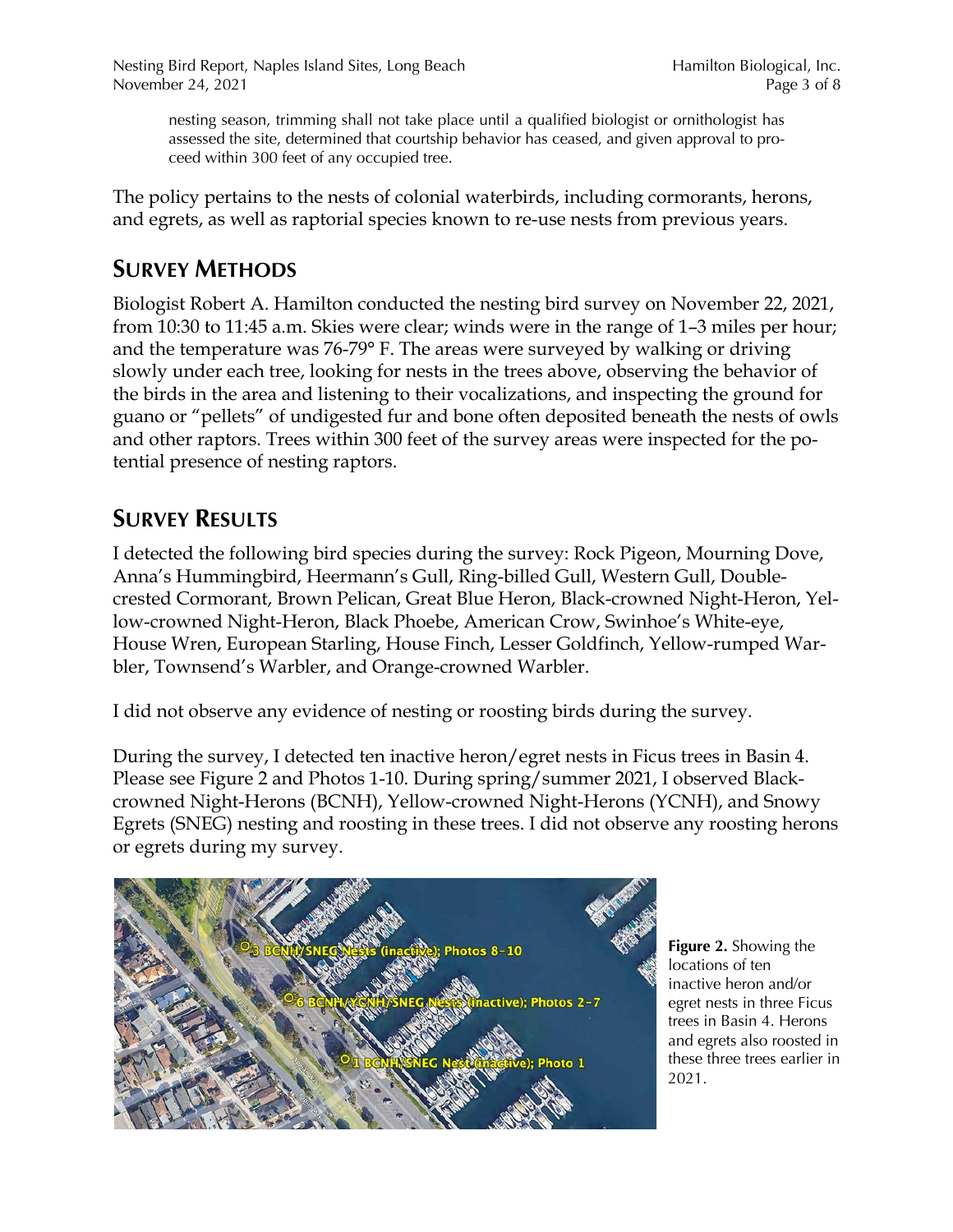

**Photo 1.** Inactive heron/egret nest in southernmost Ficus tree, Basin 4

**Photo 2.** Inactive heron/egret nest in middle Ficus tree, Basin 4.





**Photo 3.** Inactive heron/egret nest in middle Ficus tree, Basin 4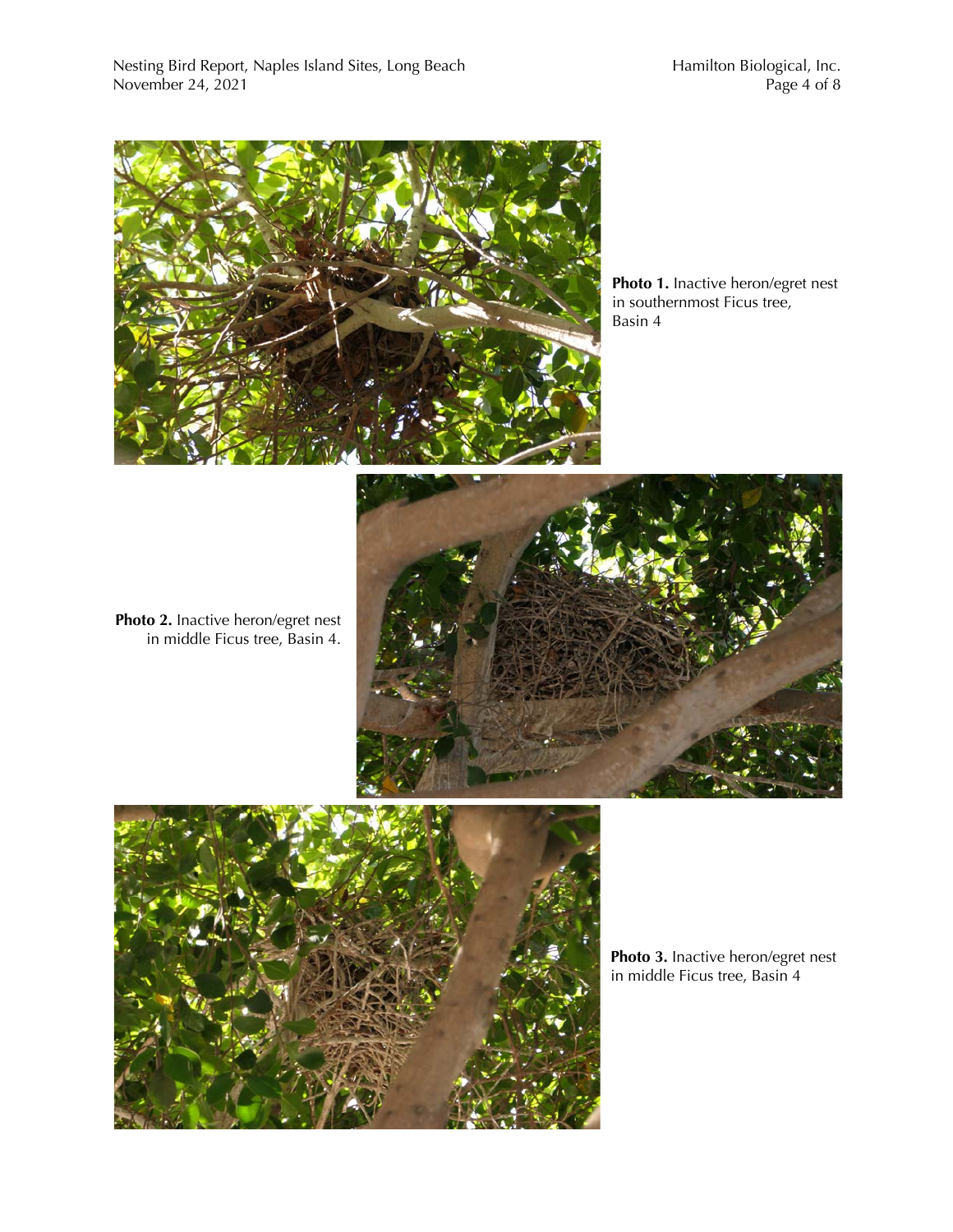Nesting Bird Report, Naples Island Sites, Long Beach Hamilton Biological, Inc. November 24, 2021 **Page 5 of 8** 



**Photo 4.** Inactive heron/egret nest in middle Ficus tree, Basin 4

**Photo 5.** Inactive heron/egret nest in middle Ficus tree, Basin 4.





**Photo 6.** Inactive heron/egret nest in middle Ficus tree, Basin 4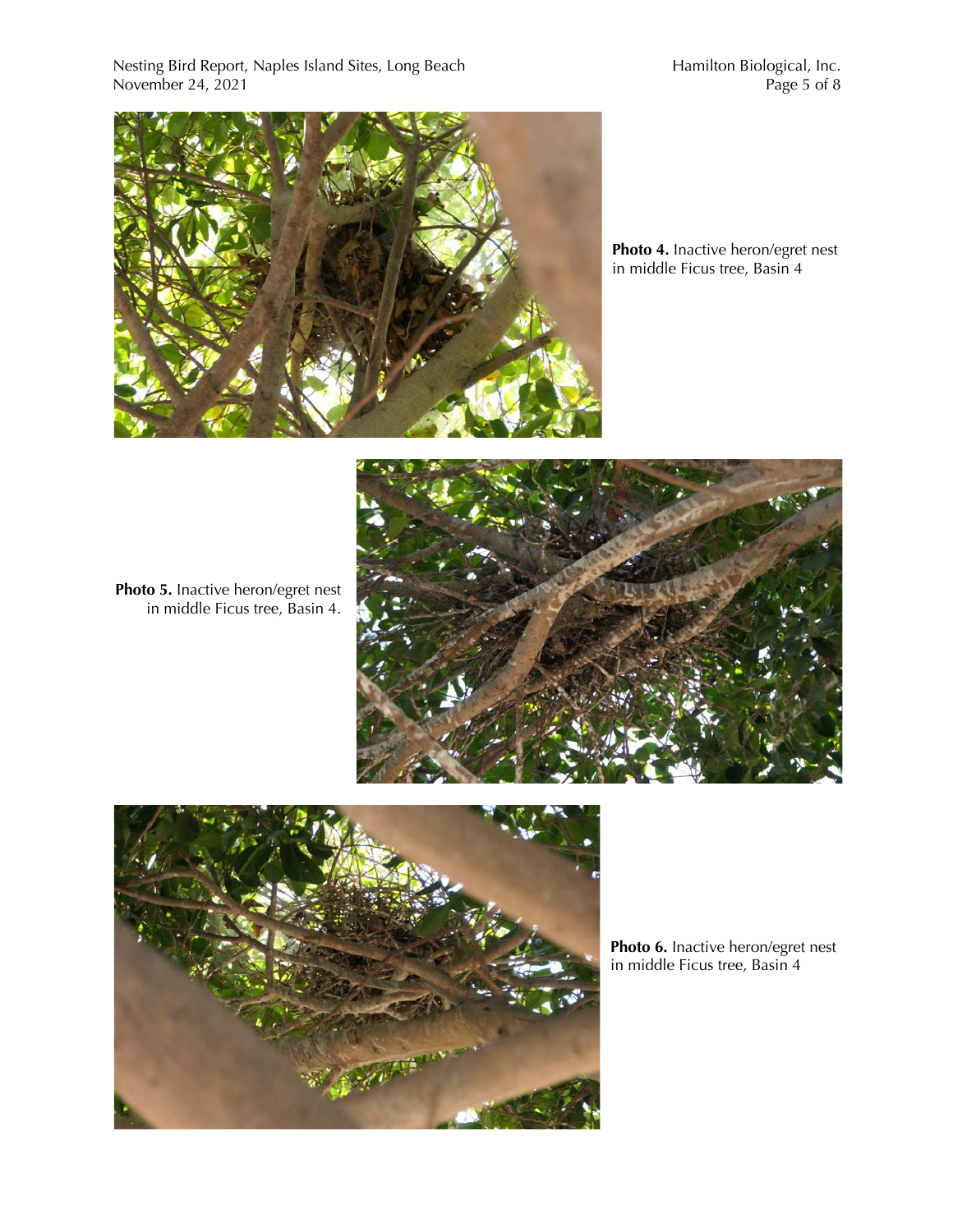Nesting Bird Report, Naples Island Sites, Long Beach Hamilton Biological, Inc.<br>November 24, 2021 Page 6 of 8 November 24,  $2021$ 



**Photo 7.** Inactive heron/egret nest in middle Ficus tree, Basin 4

**Photo 8.** Inactive heron/egret nest in northernmost Ficus tree, Basin 4.





**Photo 9.** Inactive heron/egret nest in northernmost Ficus tree, Basin 4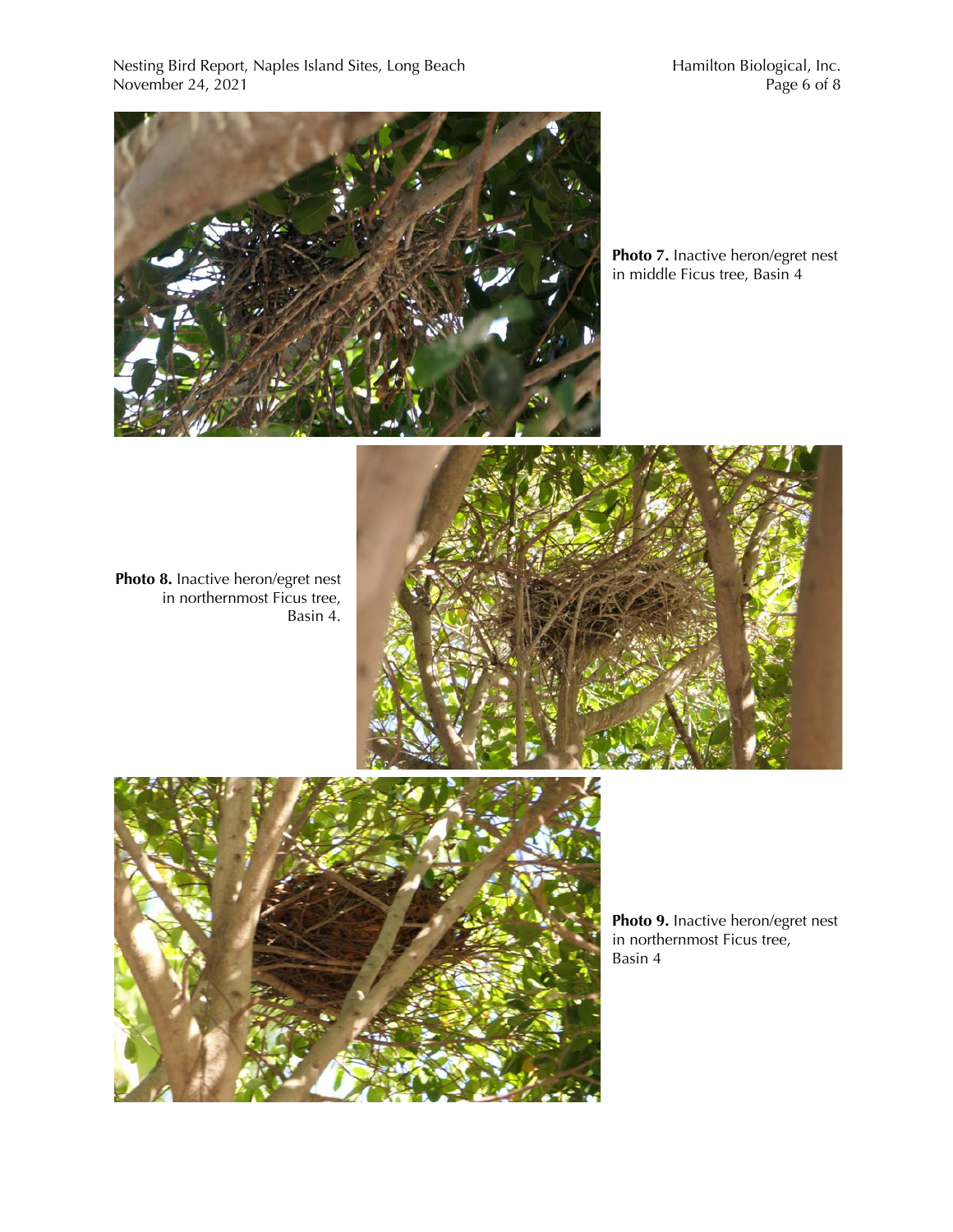

**Photo 10.** Inactive heron/egret nest in northernmost Ficus tree, Basin 4

## **DISCUSSION & RECOMMENDATION**

Consistent with the City of Long Beach Tree Trimming Policy, work in any of the three nesting/roosting Ficus trees in Basin 4, shown in Figure 2 and Photos 1-10, should be monitored by a biologist to ensure the trees continue to provide viable substrate for nesting and roosting herons and egrets.

Trimming of the remaining (non-nesting/non-roosting) trees within the survey areas may proceed without a biological monitor being present.

As a general disclaimer, this field review represents a good-faith effort to find and document bird nests and heron/egret roosts, and to recommend actions intended to ensure compliance with applicable regulations as landscape trees are pruned and removed. Birds may initiate new nests at any time, and it is possible that unfound nests existed in or near the Survey Areas at the time of the survey. The recommendations provided represent my best understanding of state and federal regulations, and the steps needed to achieve compliance. In particular, it is stipulated here that an active nest is understood to be one that is complete and holding at least one potentially viable egg.

If work crews encounter an active nest not reported here, they should avoid disturbing the nest. If crews intend to work near the nest, Hamilton Biological should be notified so that the nest may be properly identified and appropriate protective measures taken.